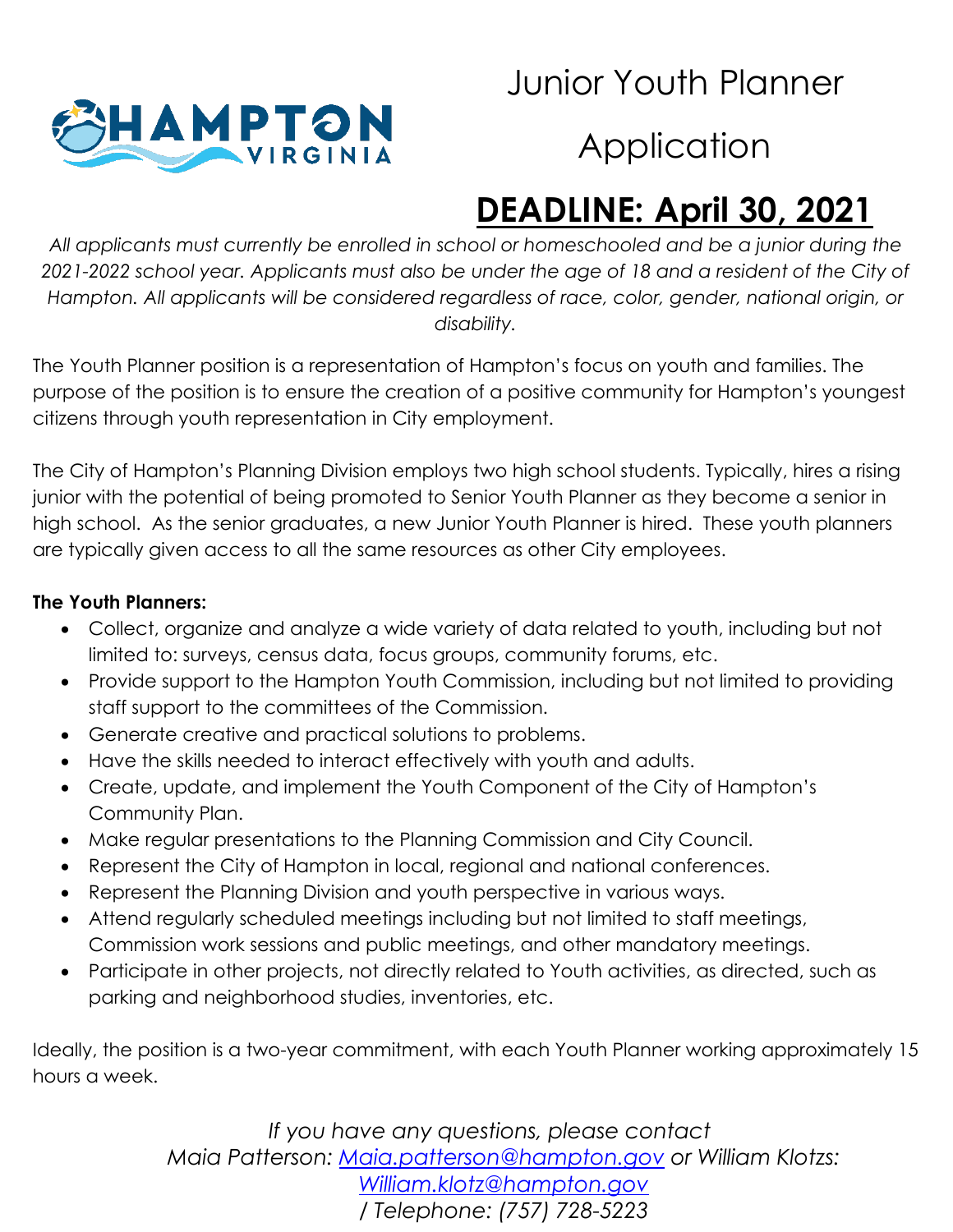

#### Junior Youth Planner

#### Application

#### **DEADLINE: April 30, 2021**

#### **Please submit the following (in one package) by or before April 30, 2021:**

- $\triangleright$  Application
- **≻ Short Answer Responses**
- $\triangleright$  One (1) Recommendation letter from a non-family member

Applications should be returned/mailed to:

Maia Patterson Hampton City Hall (5<sup>th</sup> Floor Community Development) 22 Lincoln Street Hampton, VA 23669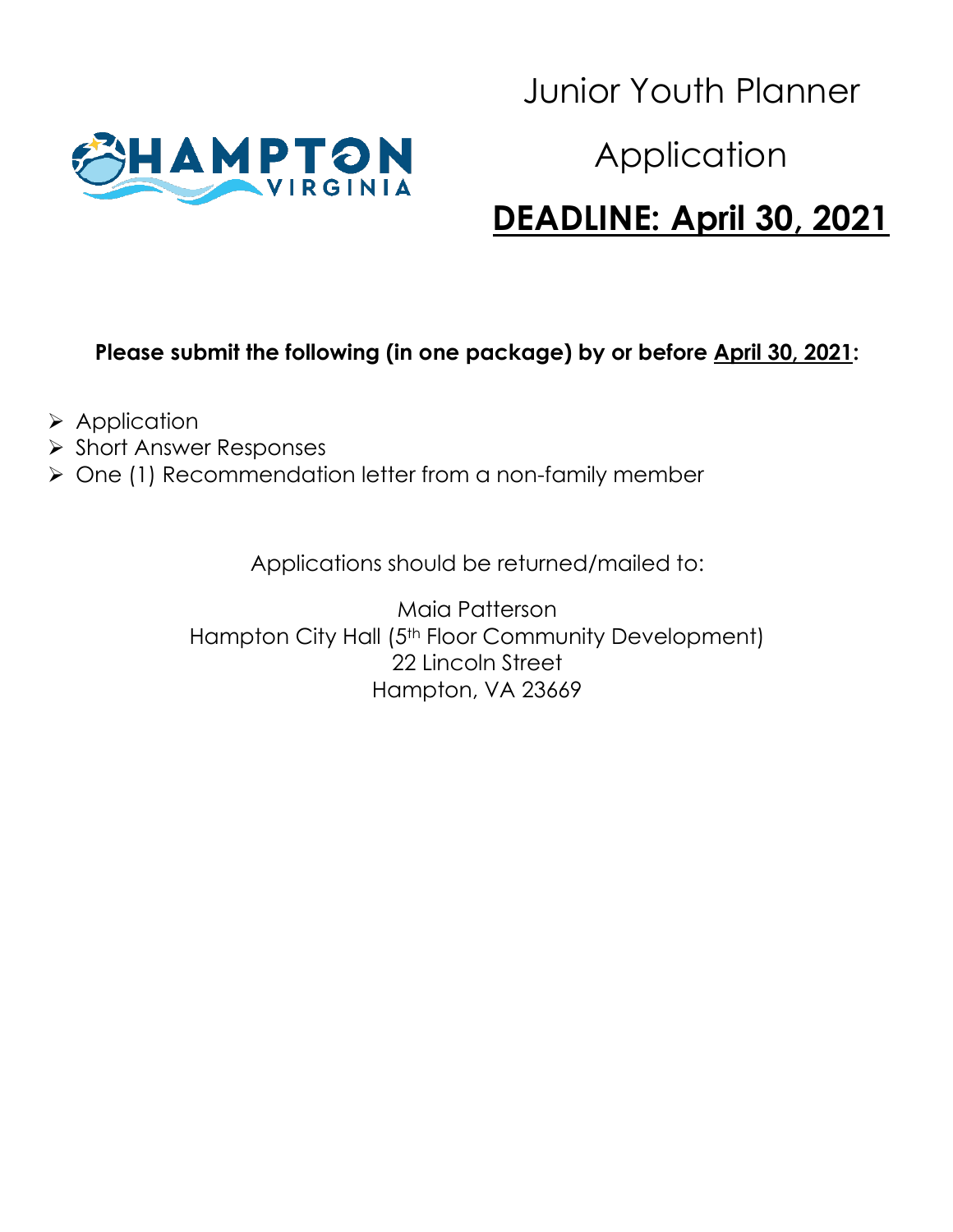

Junior Youth Planner

#### Application

# **DEADLINE: April 30, 2021**

| Applicant Information:                  |                                                                                                                       |
|-----------------------------------------|-----------------------------------------------------------------------------------------------------------------------|
|                                         | Grade ___________________                                                                                             |
|                                         |                                                                                                                       |
| <b>Cell Phone _____________________</b> |                                                                                                                       |
|                                         |                                                                                                                       |
|                                         |                                                                                                                       |
|                                         | Please list any clubs you are participating in/will participate in next school year:                                  |
|                                         | <u> 1989 - Johann Stoff, amerikan bestein de stad in de stad in de stad in de stad in de stad in de stad in de st</u> |
|                                         | ,我们也不能在这里的时候,我们也不能在这里的时候,我们也不能不能不能不能不能不能不能不能不能不能不能不能不能不能不能。""我们不能不能不能不能不能不能不能不能不能                                     |
|                                         |                                                                                                                       |
|                                         |                                                                                                                       |
| Parent/Guardian Information:            |                                                                                                                       |
|                                         | Name _________________________________Cell Phone _______________________________                                      |
|                                         |                                                                                                                       |
|                                         | Will you have transportation to get to/from Hampton City Hall daily? ______                                           |
|                                         | (Important note: The city does not provide transportation; you will have to<br>provide your own transportation.)      |